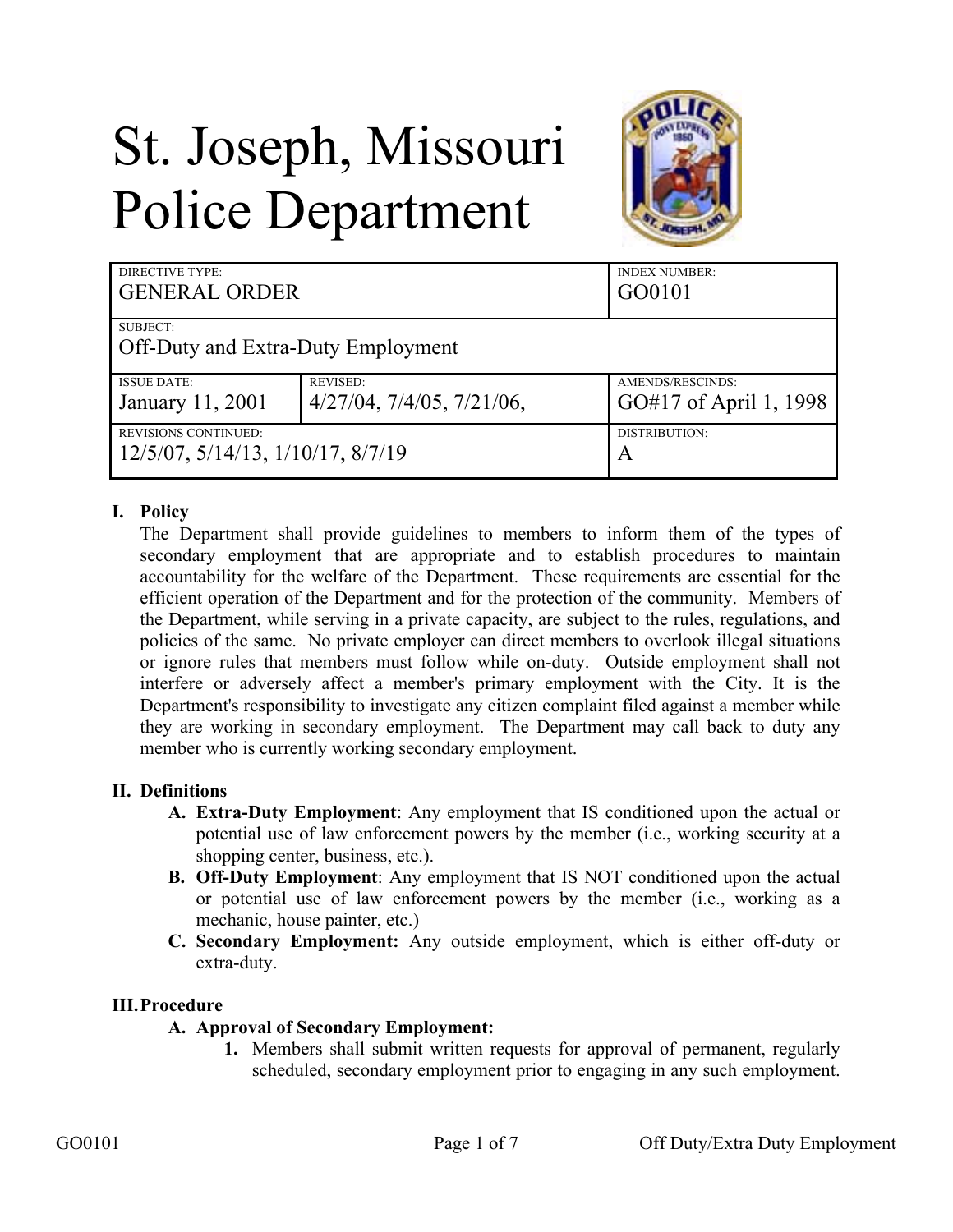This provision pertains to full-time sworn members and/or civilian members of the Department.

- **a.** Requests shall be submitted annually to the Chief of Police on the Department's Request for Secondary Employment Form. This form is available in the Office of the Chief of Police. The Chief or their designee will notify the member, in writing, concerning the approval or denial of their request. The Chief of Police shall have sole authority to approve or deny such requests.
- **b.** Approval is not required for City paid, "posted" extra-duty employment that is temporary in nature. Permanent, regularly scheduled off-duty and/or extra-duty employment not paid by the City requires approval.
- **c.** Personnel may not engage in secondary employment without the prior written approval from the Chief of Police.
- **d.** Notwithstanding the procedures outlined in this General Order, the Department will consider requests from private employers and/or other City Department(s) for a specific officer, when deemed appropriate by the Chief of Police.
- **e.** Unless the Chief of Police authorizes otherwise, no member currently going through the Field Training Officer program shall work secondary employment.
- **f.** Members on probationary status with the Department may be restricted from engaging in certain types of secondary employment.

#### **B. Limitation on Hours Allowed, Medical Leave/Injury Status, and Disciplinary Action:**

# **1. Hours Allowed:**

The Chief of Police has the authority to limit the total number of hours worked for primary and secondary employment, or a combination of both. Commanders and other Department representatives reserve the right to contact a secondary employer to check a member's work record.

# **2. Medical Leave/Injury Status:**

# **a. Limited Duty/Injured On Duty Status**:

Unless approved by the Chief of Police, no full-time member listed as limited duty status, or on "injured-on-duty" (IOD) status, shall engage in any extra-duty employment until that member returns to a regular duty shift. This provision does not apply if off-duty employment is within the light-duty limitations set by the medical doctor (i.e., a nonlaw enforcement type job).

**b. Medical Leave Status** (See also Section 10.7.2 of City Personnel Code):

Members may work a secondary job (during a Medical Leave Day) ONLY after their regular shift time has expired. This includes Medical Leave taken for their own illness or that of a child/spouse/parent. In the case where, based on reasonable evidence, a Supervisor believes medical leave is being abused, they may require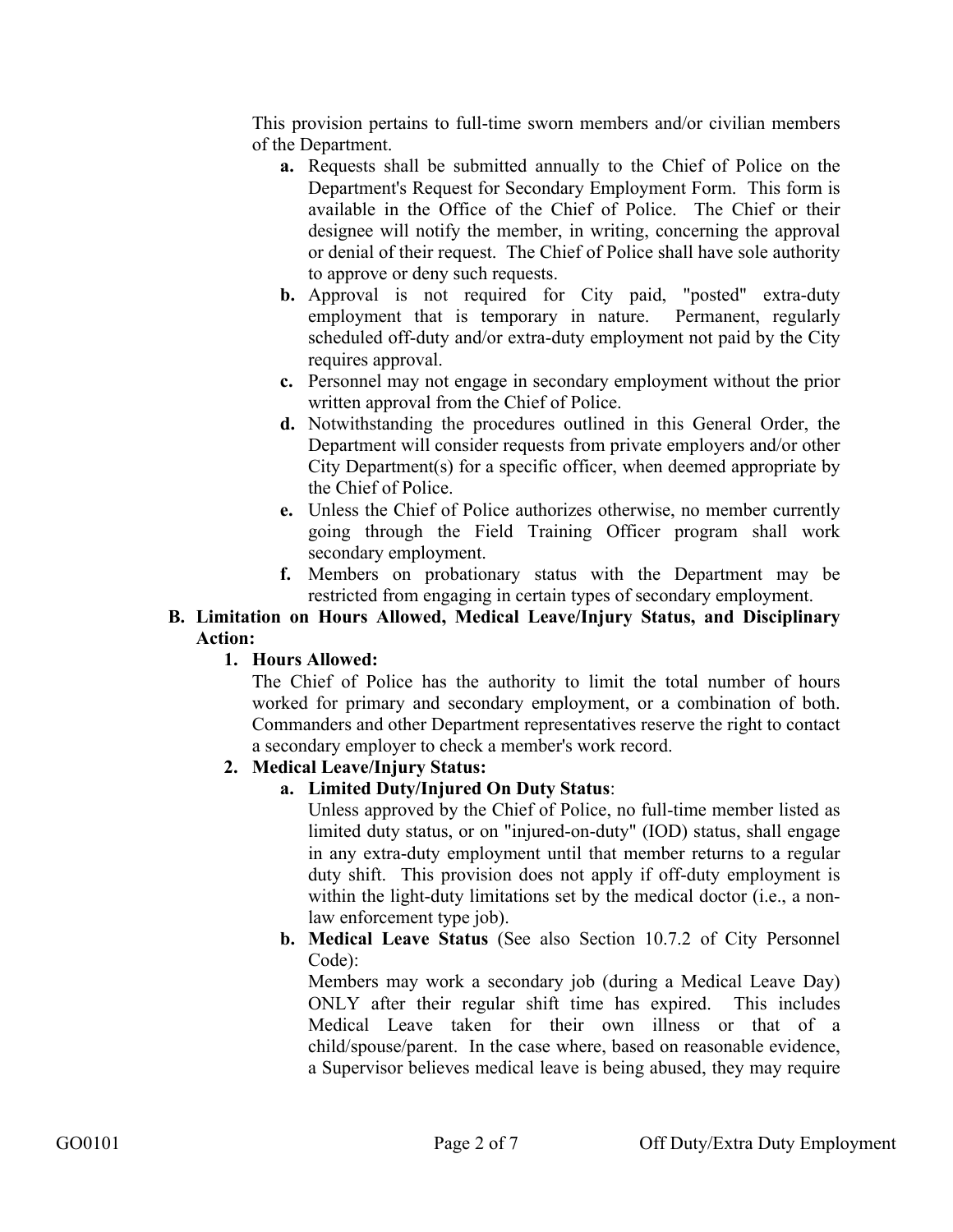individuals to present a certificate for any medical time off before medical leave credit is allowed.

#### **3. Disciplinary Action Status**:

Members currently on suspension and/or administrative leave will not engage in law enforcement related secondary employment.

## **C. Prohibited Secondary Employment:**

Secondary employment is expressly prohibited in the following areas for all full-time sworn members and/or civilian members.

- **1.** Private Detective/Security Agencies;
- **2.** Collection Agencies;
- **3.** Marijuana dispensaries, storage or manufacturing facilities;
- **4.** Bail Bonding/Bondsman Agencies;
- **5.** Security/Bouncer at a Bar/Tavern;
- **6.** Process server, repossessor, bill collector, or in any other employment in which police authority might be used/abused to collect money or merchandise for private purposes;
- **7.** Personnel investigations for the private sector or any employment that might require a member to have access to police information, files, records, or services as a condition of employment;
- **8.** Employment that assists (in any manner) in the case preparation for the defense in any criminal or civil action or proceeding;
- **9.** Businesses or labor groups that are on strike; and

**10.** Other secondary employment not approved by the Chief of Police.

#### **D. Alcohol:**

Sworn members shall not consume alcoholic beverages while they are working EXTRA-DUTY employment.

#### **E. Uniforms:**

Unless the Chief approves an exception (i.e., plain-clothes security jobs), members engaged in law enforcement related secondary employment must wear the Department's uniform. The uniform must be consistent with the approved "uniformof-the-day", and be able to pass a uniform inspection.

#### **F. Equipment (Including Department Vehicles):**

- **1.** Personal police equipment issued to a member (i.e., OC spray, handgun, handcuffs, baton, and protective vest) may be used while the member is engaged in law enforcement related extra-duty employment. When available, police radios may be used by a member for extra-duty employment due to safety concerns. All other City owned equipment shall not be used by a member for extra-duty employment without approval from Command Staff unless the same is being paid for by the City (i.e., special weapons, surveillance equipment, etc.).
- **2.** Members with assigned vehicles may drive them to and from extra-duty employment (law enforcement related), and when appropriate, for prisoner transport from the employment to the LEC. Assigned vehicles may not be used as part of the extra-duty assignment without appropriate Command Staff approval.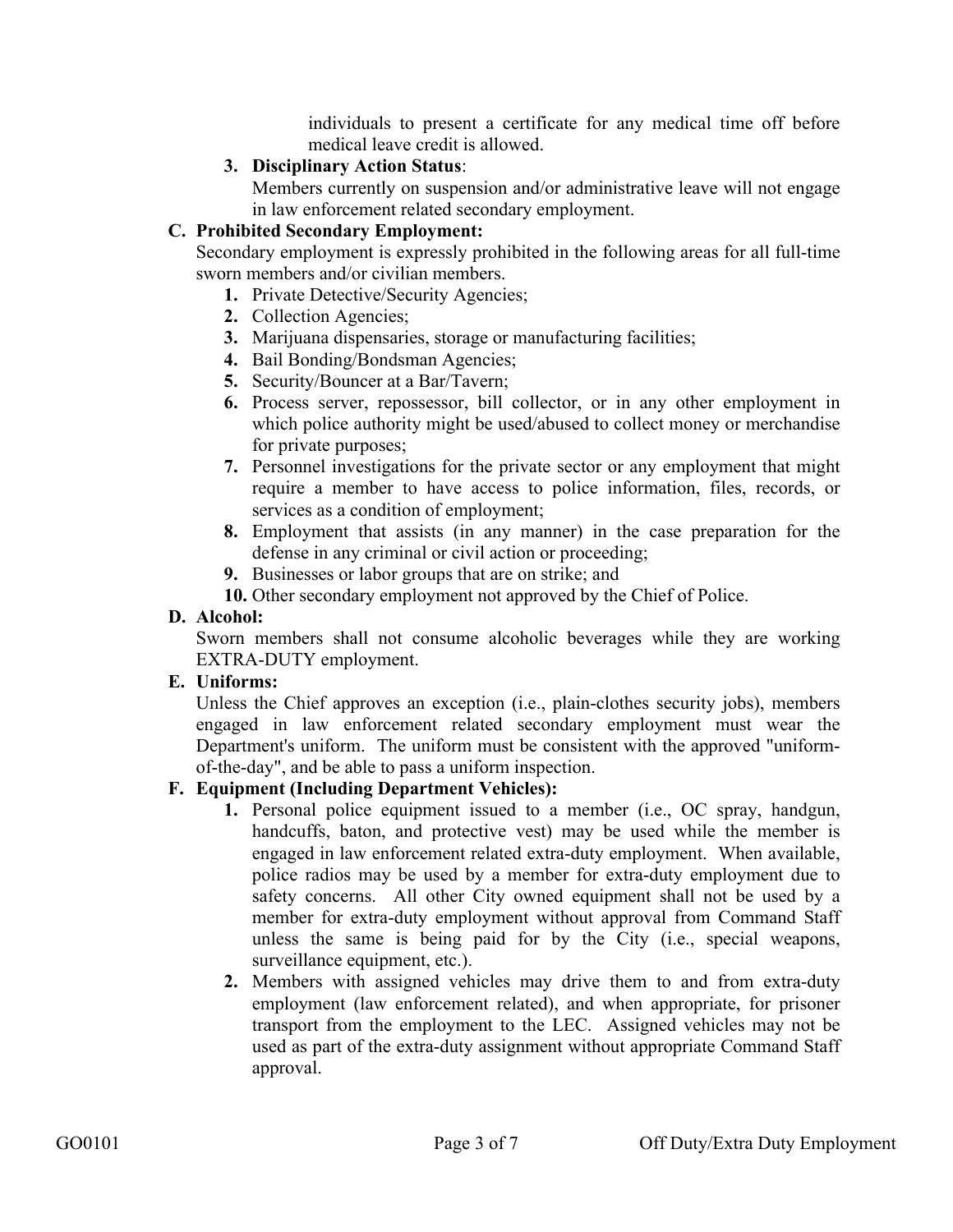**3.** Members found to be "hoarding" department equipment for personal use in an extra-duty job shall be subject to disciplinary action. Regular duty members shall come first as far as checked equipment is concerned, unless otherwise directed by the Chief of Police.

# **G. Communications Center Notification/Involvement**:

For safety reasons, members working extra-duty jobs potentially requiring use of law enforcement powers shall notify the Communications Center of the location, names of the member(s) working, radio designation, and the hours they will be working. If the member is working in plain clothes, they may include this information in the notification.

#### **H. Command Authority**:

Supervisors shall not work as subordinates to any member of a lesser rank/title while engaged in extra-duty employment that may require law enforcement powers.

#### **I. Off-Duty Employment:**

- **1.** No member shall engage in any off-duty employment that is incompatible with the duties, functions, or responsibilities of either the member or the Department.
- **2.** No member shall engage in any off-duty employment that might create a conflict of interest or bring discredit to the Department.
- **3.** No member shall engage in any off-duty employment, which due to the nature of its hours or physical demands may impair the quality and quantity of the member's work while on-duty. Members shall contact a supervisor if this occurs, and supervisors becoming aware of this situation shall ensure the safety of the member and the public is served.

#### **4. Off-Duty Compensation**:

- **a.** Rates of compensation for off-duty, non-law enforcement tasks, may be whatever rate(s) that are mutually agreeable with the off-duty employer.
- **b.** Payment for services will be paid directly from the off-duty employer to the member so employed.
- **5. Off-Duty Scheduling**: Non-law enforcement off-duty employment will be scheduled independently of the Office of the Chief of Police.

# **J. Extra-Duty Employment Not Paid by the City**:

#### **1. Enforcement Action**:

- **a.** All enforcement action shall be consistent with Department rules, regulations, and policies and/or municipal, state, and federal law.
- **b.** When it is necessary for extra-duty members to take enforcement action, they shall:
	- **1)** Cite and release, if appropriate;
	- **2)** Call for an on-duty member, if custodial arrest is appropriate;
	- **3)** Provide necessary "Booking" information to the on-duty member;
	- **4)** Complete all required police reports themselves, before going home; and
	- **5)** Sign as the complainant or representative of the business and/or as the arresting member.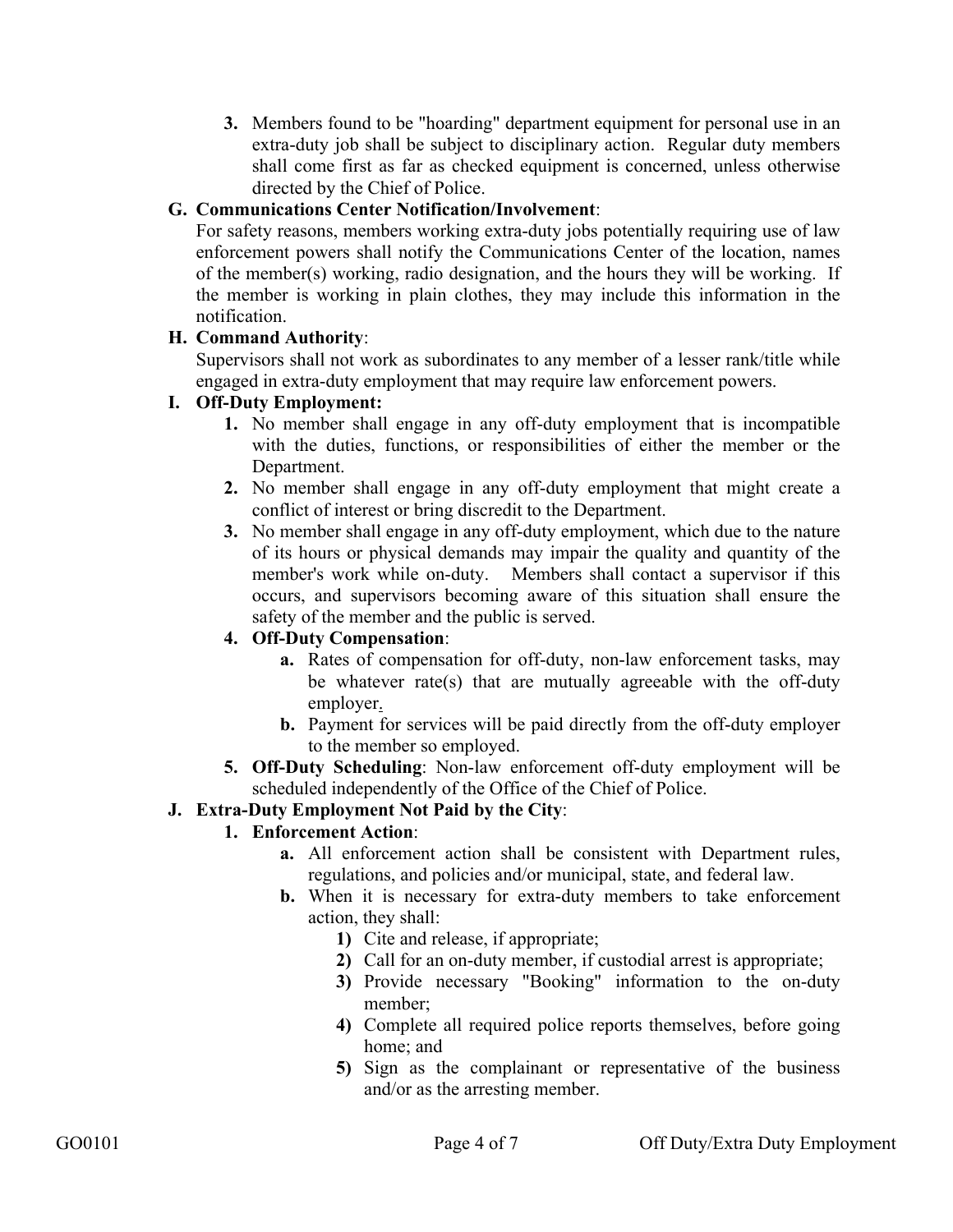**c.** If a member finds that multiple arrests are necessary, or uncovers a major crime and/or incident, that member shall be responsible for informing the on-duty Supervisor immediately, and shall thereafter come under their direction.

## **2. Compensation**:

- **a.** The Fraternal Order of Police will recommend an hourly rate of pay (for its members engaged in extra-duty employment) to the Chief of Police.
- **b.** Members will be permitted to negotiate a lesser rate of pay other than the one established while engaging in REGULAR LONG TERM extra-duty employment.
- **c.** Payment for services will be paid directly from the extra-duty employer to the member so employed.
- **d.** A private employer shall be responsible for paying a member's time associated with any enforcement action the member takes during their employment with the same.
- **e.** Neither the Department or the City of St. Joseph shall be liable for any taxes, fees, Worker's Compensation, liability insurance, or other benefits not paid or made available by the extra-duty employer and/or the Fraternal Order of Police. If a member is injured while working non-city paid extra-duty employment, they may use medical or accrued vacation hours (when accumulated), but will not receive any other form of compensation (i.e., Worker's Compensation). A member will be required to obtain a doctor's exam allowing the member to return to work if they miss more than three (3) regular work days due to the injury. The exam will be paid for by the member.
- **f.** Members shall not receive overtime pay for court time/appearance(s) resulting from an arrest made during non-City paid extra-duty employment. If the court date coincides with a member's regular duty shift, it will be considered as part of the same.
- **3. Scheduling**:
	- **a.** Extra-duty law enforcement related employment shall come under the authority of the Chief of Police. The Chief of Police or their designee will approve or deny all public request(s) for extra-duty employment, unless extenuating circumstances exist (i.e., a business owner calls on a weekend to hire member(s) immediately because patrons are planning a disturbance after closing, and the Chief of Police cannot be located).
	- **b.** The Chief of Police shall designate a position responsible for receiving requests for extra-duty employment. After the Chief of Police approves a public request(s) for extra-duty employment, the designee will schedule any member interested in working those jobs.
	- **c.** The designee performs the following functions concerning extra-duty employment:
		- **1)** The designee shall keep accurate records concerning requests for extra-duty employment and scheduling of members who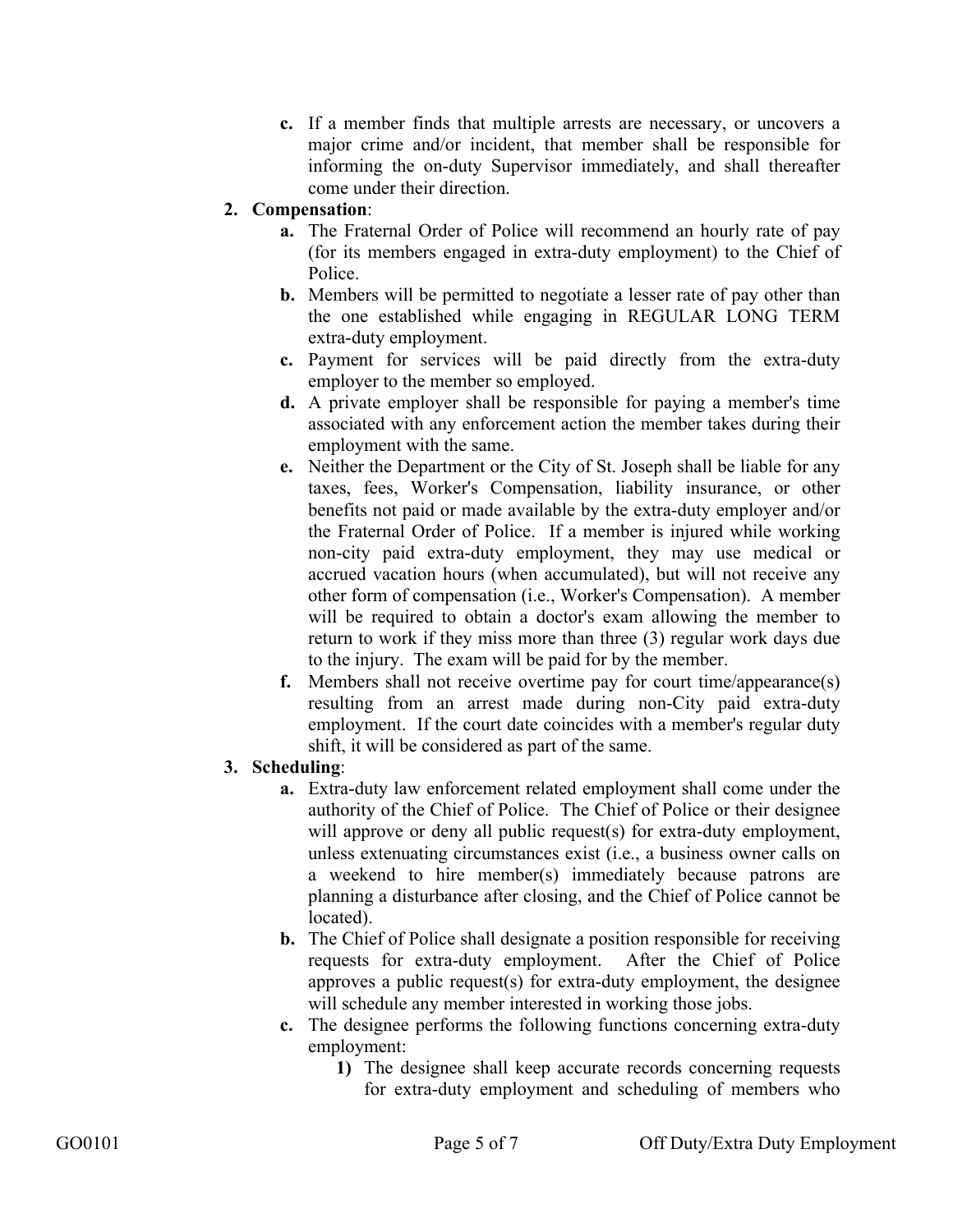worked such jobs. These records are to be made available to the Chief of Police. The Chief of Police has the authority to release such records to other parties, upon request.

- **2)** Members desiring to work extra-duty jobs will be put on a list maintained by the designee. When scheduling extra-duty job requests the following procedure will be used:
	- **a)** The designee will notify all extra-duty members with the details of the upcoming extra-duty assignment;
	- **b)** Members desiring to work the assignment will reply to the designee with the dates and times they are available to work;
	- **c)** The designee will allow sufficient time for members from all shifts to reply before filling the assignment unless extenuating circumstances exist;
	- **d)** The designee will make every attempt to distribute the available hours evenly among those members available to work the assignment; and
	- **e)** The designee will distribute a final schedule to the member(s) and will post the schedule in roll call.
- **3)** A supervisor may be included when more than four officers are requested for extra-duty employment based on the nature of the event.
- **d.** Extra-duty members are subject to the direction and control of supervisors at the extra-duty location.
- **g.** Any member obligating themselves to work extra-duty employment is expected to be present during such employment. It shall be the responsibility of that member to find an emergency replacement should they not be able to honor the commitment. Unless extenuating circumstances exist, the member shall contact the designate for the name of the member(s) next up on the rotation list before finding such a replacement.

# **K. Extra-Duty Employment Paid by the City**:

- **1.** All extra-duty employment paid by the City must be under the authority and approval of the Chief of Police.
- **2.** All enforcement action shall be consistent with that of an on-duty member.

#### **3. Compensation**:

- **a.** Members shall be paid in a manner that is consistent with work periods and overtime provisions of the F.L.S.A. and City compensation schedules.
- **b.** Payment for services will be provided on the member's next regular paycheck.
- **c.** The City of St. Joseph shall be liable for any taxes, Worker's Compensation, liability insurance, and/or other employment benefits deemed necessary during the member's extra-duty time. If a member should be injured while engaged in City paid extra-duty employment,